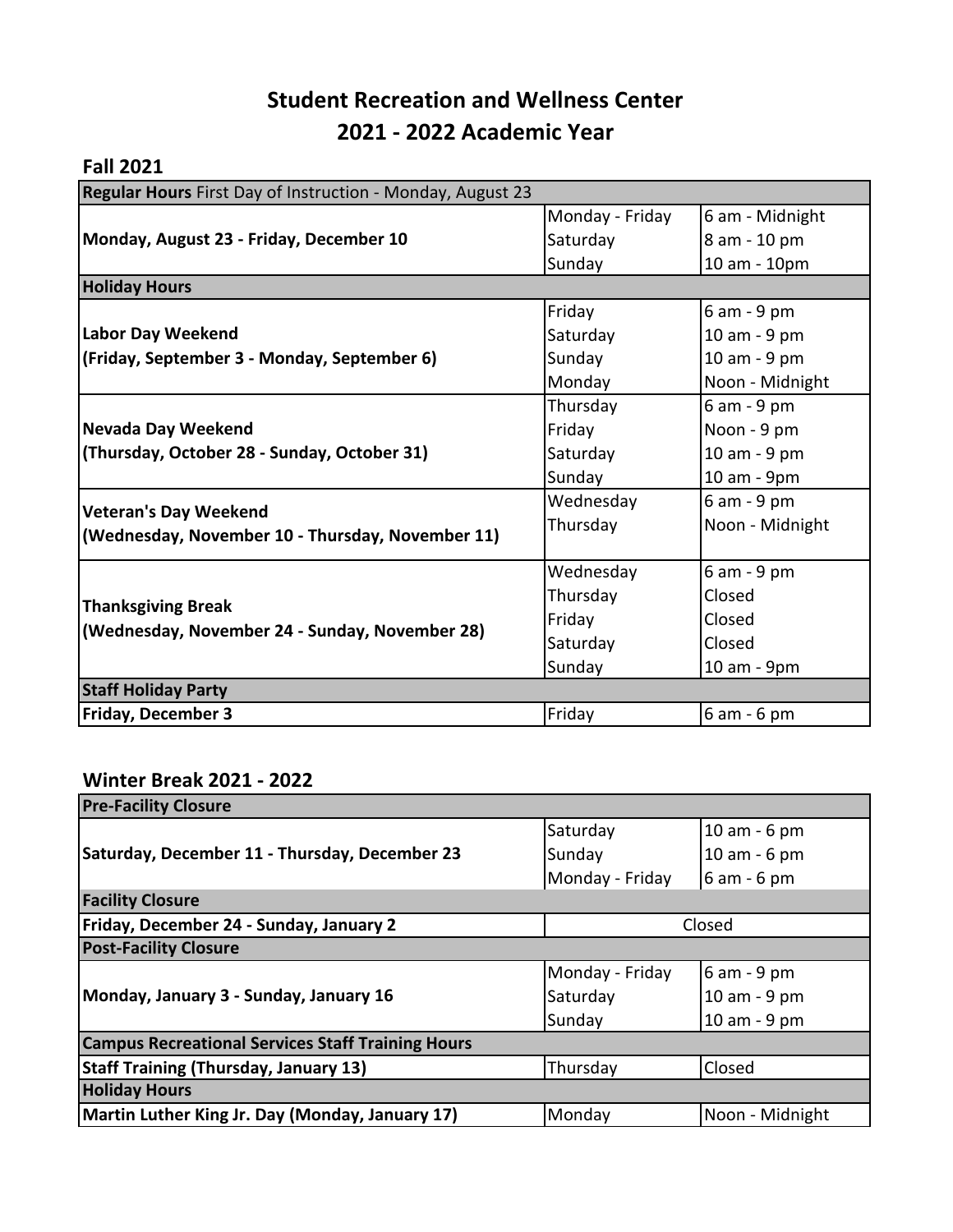### **Spring 2022**

| Regular Hours First Day of Instruction - Tuesday, January 18 |                 |                 |
|--------------------------------------------------------------|-----------------|-----------------|
|                                                              | Monday - Friday | 6 am - Midnight |
| Tuesday, January 18 - Friday, May 13                         | Saturday        | 8 am - 10 pm    |
|                                                              | Sunday          | 10 am - 10 pm   |
| <b>Holiday Hours</b>                                         |                 |                 |
|                                                              | Friday          | 6 am - 9 pm     |
| <b>President's Day Weekend</b>                               | Saturday        | 10 am - 9 pm    |
| (Friday, February 18 - Monday, February 21)                  | Sunday          | 10 am - 9 pm    |
|                                                              | Monday          | Noon - Midnight |
|                                                              | Monday - Friday | $6$ am - 9 pm   |
| Spring Break (Friday, March 11 - Sunday, March 20)           | Saturday        | 10 am - 9 pm    |
|                                                              | Sunday          | 10 am - 9 pm    |

### **Summer 2022**

| Regular Hours First Day of Instruction - Session 1: May 17, Session 2: June 7, Session 3: July 12 |                 |                   |  |  |
|---------------------------------------------------------------------------------------------------|-----------------|-------------------|--|--|
| Saturday, May 14 - Sunday, August 28                                                              | Monday - Friday | 6 am - 9 pm       |  |  |
|                                                                                                   | Saturday        | 8 am - 9 pm       |  |  |
|                                                                                                   | Sunday          | 10 am - 9 pm      |  |  |
| <b>Holiday Hours</b>                                                                              |                 |                   |  |  |
| <b>Memorial Day Weekend</b>                                                                       | Saturday        | 10 am - 9 pm      |  |  |
| (Saturday, May 28 - Monday, May 30)                                                               | Sunday          | 10 am - 9 pm      |  |  |
|                                                                                                   | Monday          | Noon - 9 pm       |  |  |
|                                                                                                   | Friday          | 6 am - 9 pm       |  |  |
| Fourth of July Weekend                                                                            | Saturday        | 10am - 9pm        |  |  |
| (Friday, July 1 - Monday, July 4)                                                                 | Sunday          | 10 am - 9 pm      |  |  |
|                                                                                                   | Monday          | Closed            |  |  |
| <b>Campus Recreational Services Staff Training Hours</b>                                          |                 |                   |  |  |
| Staff Training Day (August 24) Access to the Health Center<br>will be available until 6:00pm      | Wednesday       | <b>CRS Closed</b> |  |  |
| Staff Training Day (August 25) Access to the Health Center<br>will be available until 6:00pm      | Thursday        | <b>CRS Closed</b> |  |  |

**\* Due to trainings, facility maintenance, and other holidays building closures, SRWC hours of operation are subject to change with notice.**

**\* The SRWC pool closes 1 hour prior to the nightly facility closure**

*Revised 3/2021*